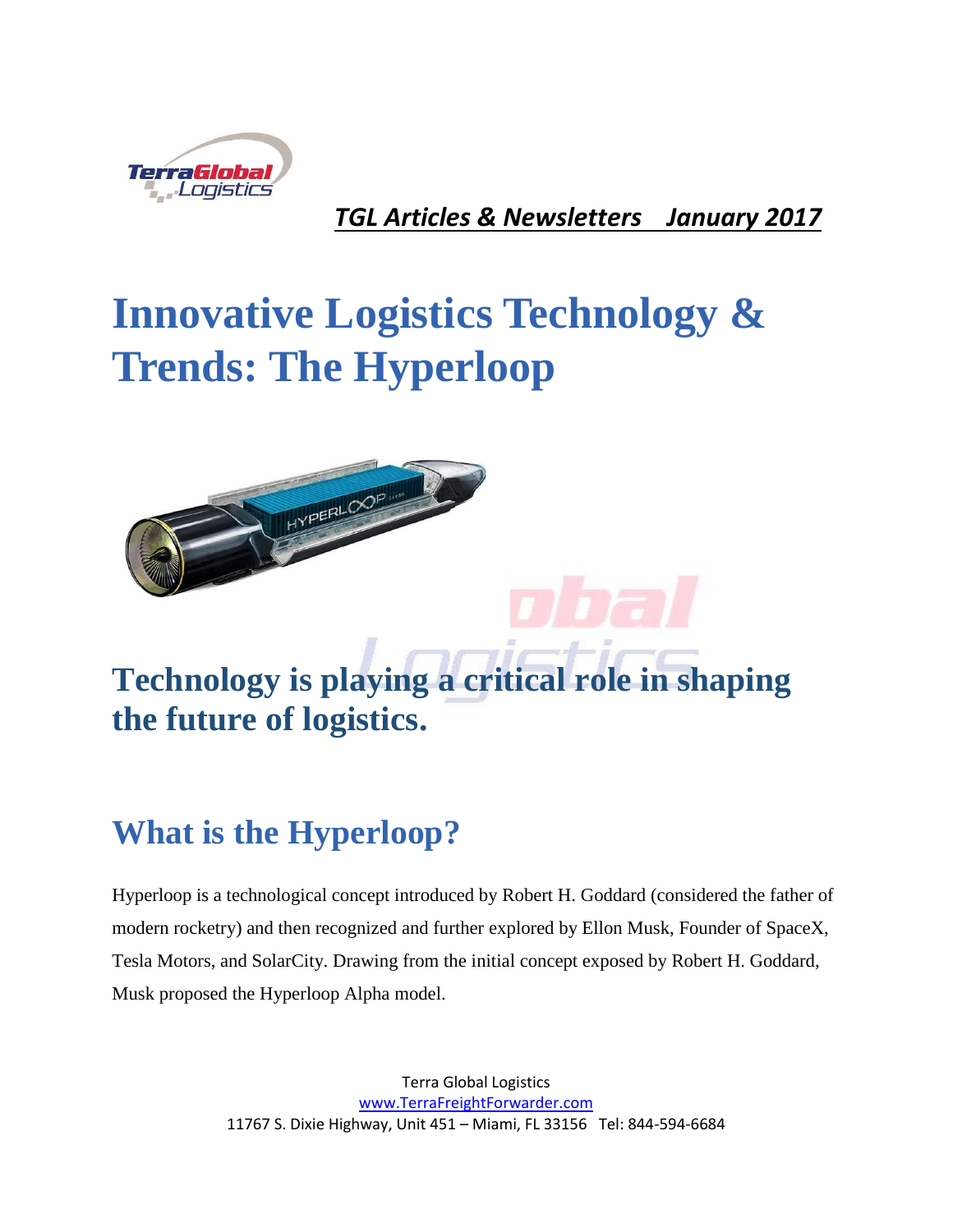The Hyperloop concept is intended to be a high speed transportation system for passengers and cargo that can go from zero to 550 mph in less than one minute while consuming very low levels of energy.

This is achieved by creating a low pressure environment within a tube which carries a capsule that floats on the air with no support other than a magnetic field – [magnetic levitation.](https://en.wikipedia.org/wiki/Magnetic_levitation) This capsule is propelled using a low energy electrical motor and is capable of traveling at higher and faster speeds due to the absence of physical friction and low air resistance.

Think of the Hyperloop as a supersonic train floating on its track through the use of magnetism and contained within a tube with almost no air resistance.

#### **HOW THE HYPERLOOP WORKS**

Elon Musk said that if the Concorde, a railgun and an air-hockey table had a three-way, the hyperloop would be the love child. Here's a look inside Hyperloop Tech's high-speed cargo pod.

**COMPRESSOR** Mounting a giant compressor fan on the front of the capsule is what makes the hyperloop possible, transferring huge volumes of air away from the nose. Without it, the pod would be pushing all the air in front of it, like a syringe, or you'd have to spend big bucks on a bigger tube. Respect the Kantrowitz limit-the top speed allowable given a tube-to-pod-area ratio.

VACUUM TUBE Cansules will travel in a near-vacuum to reduce drag significantly. Valves and pumps will keep internal air pressure at about 100 Pascals, or one-thousandth the air pressure at sea level. A little nitrogen may be injected into the tube as a desiccant.

AIR BEARINGS The capsule will ride on a cushion of air pumped from the bottom of lunch-tray-size sleds. Landing gear may need to be deployed as it comes to a stop.

PAYLOAD Hyperloop Tech's cargo capsule will be about 70 feet long, big enough to hold a standard 40-foot intermodal container. The capsule should weigh about 68,000 pounds and could theoretically accelerate from zero to 750mph in less than a minute.

HYPERLOX

PROPULSION The Hyperloop capsule speeds along a "magnetic river" propelled by linear induction motors spaced along the tube or installed as a continuous. strip, Linear induction, used on maglev trains and the Toei Oedo Line in Tokyo's subway, has no moving parts and low maintenance costs.

**Source:** [Forbes](http://blogs-images.forbes.com/bruceupbin/files/2015/02/0210_hyperloop-diagram_1200.jpg)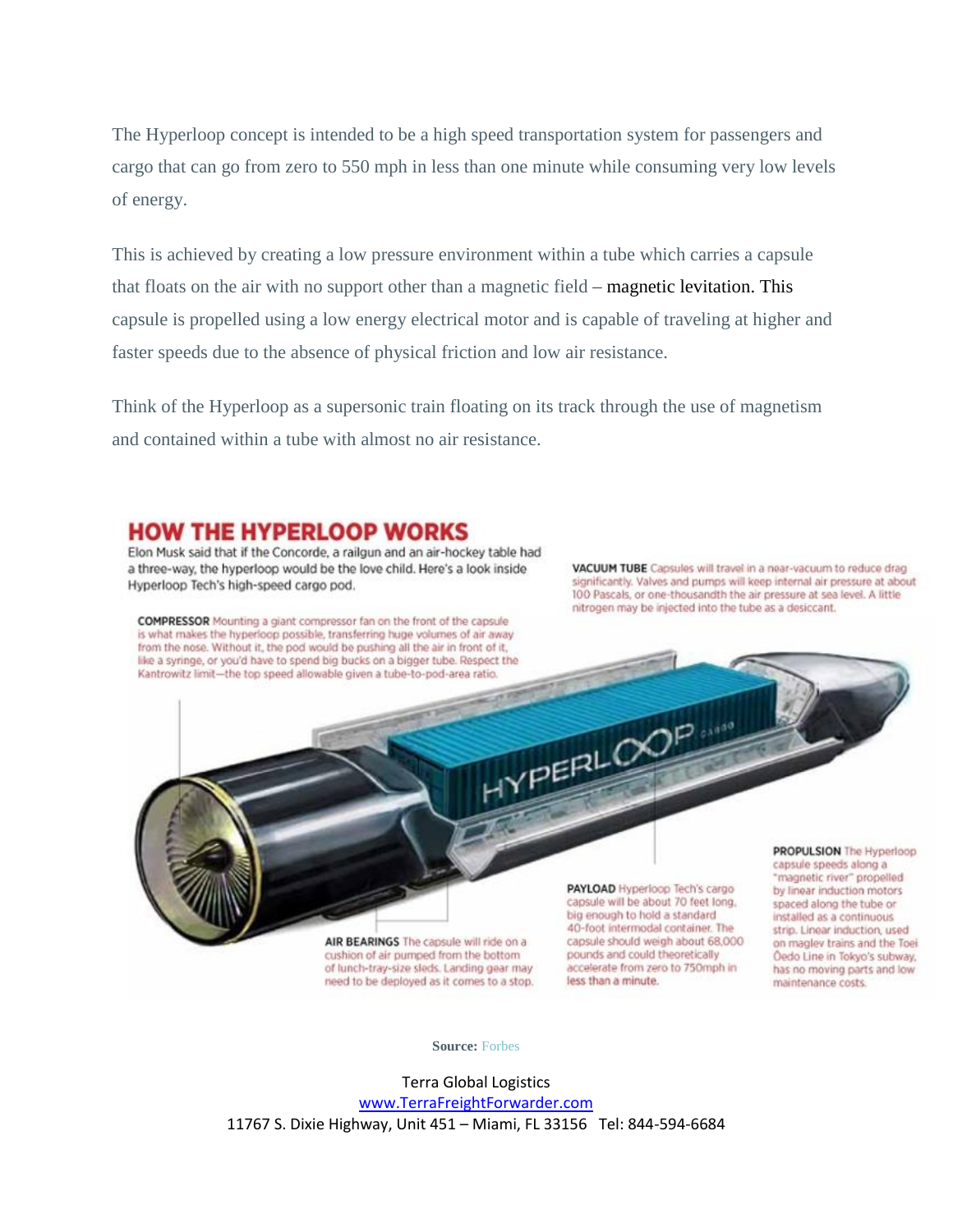### **How could it contribute to the Logistics and Supply Chain Industry?**

It is difficult to understand *all* the contributions this technology will bring to the industry but we can draw some logical conclusions based on the information that has been released so far.

The most obvious contribution this invention will make to the industry is increasing cargo delivery speeds. According to [Port Technology,](https://www.porttechnology.org/news/hyperloop_the_future_of_cargo_transport) the Hyperloop can reach speeds of over 550 mph. This can easily turn what is now a 3 hour trip into 10 minutes.

With the capsule moving at such quick speeds it will induce more frequent departures, eventually leading to on-demand transport with cargo leaving as much as every other minute.

It is capable of holding a standard 40-foot intermodal container and has built in cargo security due to it operating in a point-to-point secured and dedicated environment – a tube.

Hyperloop also has major contribution potential for green supply chains. It is a carbon free mode of transportation that can also help alleviate traffic congestion on busy highways where trucks produce significant amounts of air pollution. While at the same time significantly reducing transportation costs due to low energy consumption.

Not only is inland freight transportation revolutionized by this capsule, but also ocean and air freight transportation. It can transport cargo through tunnels, above ground and underwater.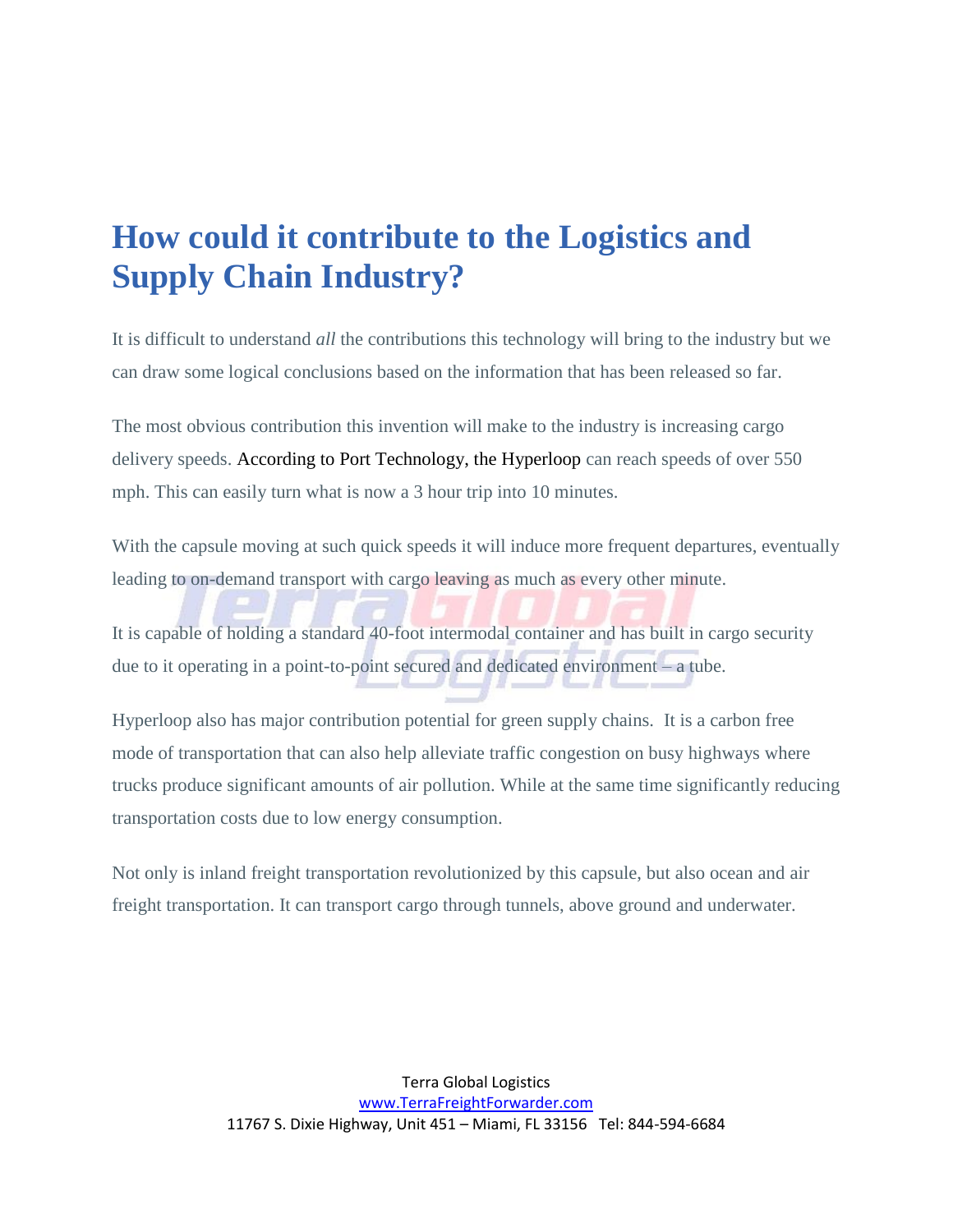## **What is the Status of the Hyperloop?**

It is a reality! It was recently tested and publicly demonstrated on May 11, 2016 in the Nevada.

One of the companies leading the development of the Hyperloop is [Hyperloop One,](https://hyperloop-one.com/) a company based out of Los Angeles and lead by former Cisco president Rob Lloyd. The company was cofounded in 2014 by a former SpaceX propulsion engineer and venture capitalist Shervin Pishevar.

With more than 150 employees the company has already raised more than 100 million dollars in funding from multiple investors - [including the French National Rail Company and GE Ventures.](https://techcrunch.com/2016/05/10/hyperloop-technologies-becomes-hyperloop-one-pulls-in-80-million-and-announces-global-partners/) The company has partnered with a number of companies with experience in design, construction and manufacturing to bring this project one step closer to reality.

Logistics

# **What's next for Hyperloop?**

Finland, Sweden, The Netherlands, Switzerland, Dubai and the United Kingdom are conducting feasibility studies while the city of Moscow has signed a deal with Hyperloop One to explore building high-capacity passenger systems connected to [Moscow's transportation grid.](http://venturebeat.com/2016/06/21/hyperloop-one-parners-with-moscow-for-high-speed-transport-projects/)

The good news is that the company will be first targeting freight transportation with the goal of testing this innovative technology without putting at risk human lives. As per Rob Lloyd, CEO of Hyperloop One, the company expects to move [cargo by 2019 and passengers by 2021.](http://www.usatoday.com/story/tech/news/2016/05/11/hyperloop-one-debuts-future-tech-nevada-desert/84236120/)